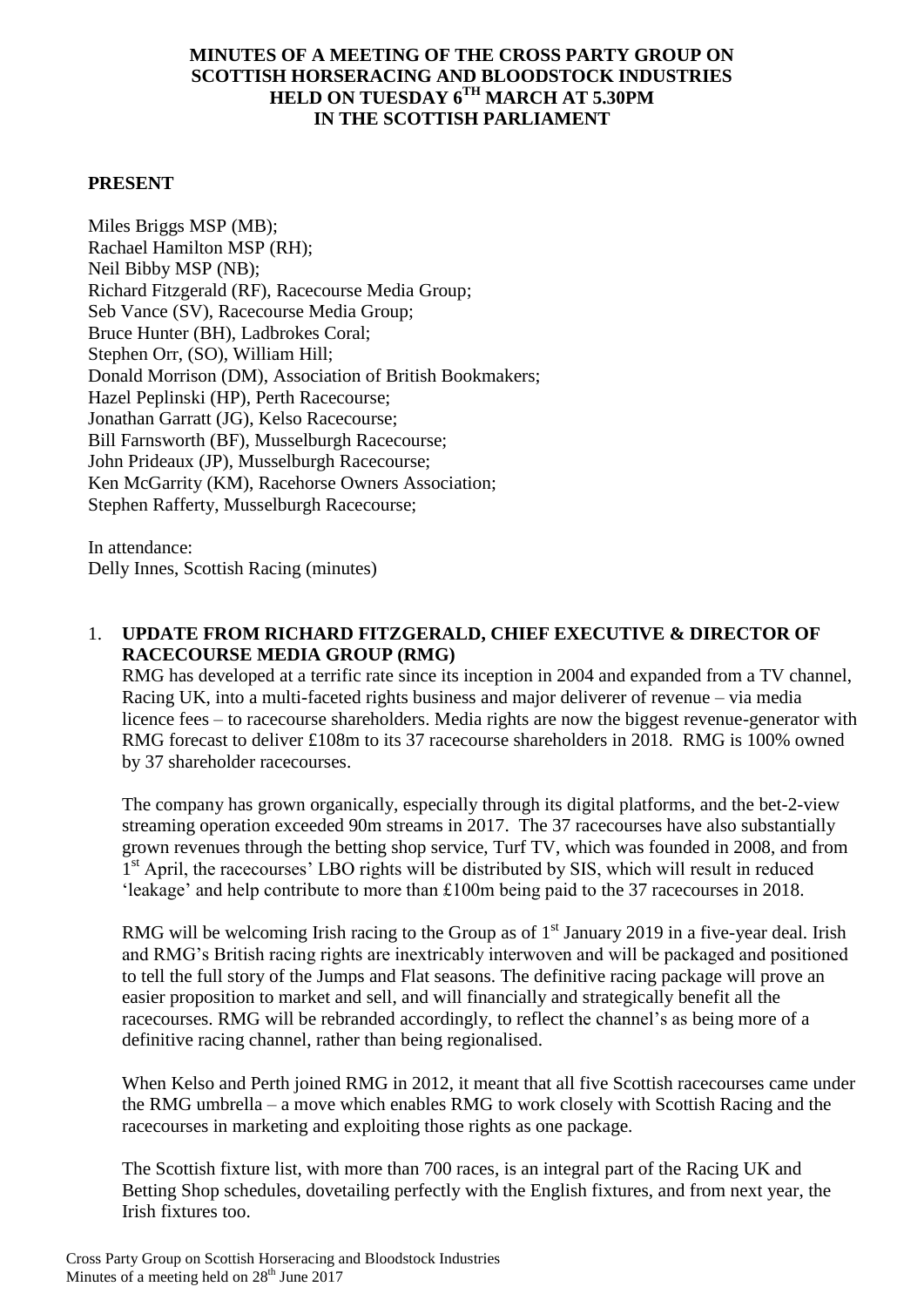RMG provides marketing, digital, broadcast and PR support to the five racecourses, which enables the stories to be told to the widest audience and drives footfall through targeted offers and discounts. The Scottish Racing Season Ticket offers free racing to all Racing UK members during September, as do designated Club Days at each of the five racecourses and the Winter Season Ticket.

RMG distributes 100% of profits to its racecourse shareholders to support the industry and media rights earned the Scottish racecourses £10.8m in 2017, which is largely reinvested in prize-money, facilities and integrity measures.

RMG has led the negotiation on the mainstream TV deals, and the current incumbent ITV is in its second year of a four-year-deal. ITV main's audience figures are up on Channel 4's, while ITV4 is now starting to rival Channel 4 for its audiences for like-for-like meetings.

The Scottish Grand National at Ayr is one of the UK's top five most watched horseracing fixtures on TV, pulling in 0.9m viewers for race itself.

94 days of racing were shown on ITV in 2017, which covered racing from Musselburgh, Hamilton and Kelso.

The ITV deal allows regional coverage and STV2 dipped their toe in water in Summer 2017, with more to come hopefully this year.

RF commented on the British Government's gambling consultation, which proposes to cut the maximum stakes on Fixed Odds Betting Terminals (FOBTs) from £100 to between £50 and £2. RF highlighted the risk that a £2 stake limit, in particular, would impact on revenue to the sport and cautioned against it, owing to the financial impact this would have on Scottish racing. He welcomed reform to the Horserace Betting Levy, which now ensures a return from all betting activity on British racing back to the sport's grassroots.

RF stated that he has seen a vast improvement in the quality of Scottish tracks and the customer experience that is now on offer, due to investment back into the racecourses.

JG added that RMG provides 40% of Kelso Racecourse's revenue, which underpins racecourse investment for the future, and commitments for prize money to attract owners and trainers to race in Scotland.

In response to a question from RH regarding ITV, RF replied that ITV's production costs are primarily funded by bookmaker advertising, which also includes a media rights payment. This is of benefit to the racecourses, which can then increase their own sponsorship revenue for those races which are shown on ITV. RMG controls the terrestrial rights of 37 racecourses, but are also joined by the 23 racecourses which are not contracted to RMG, and this is then sold as a package to ITV. JG added that ITV Racing often discusses the wider area that the racecourse is situated in, which produces tourism benefits.

Further to RF's comments on FOBTs, DM emphasised the negative impact that a  $\pounds 2$  maximum stake will have on Scotland.

NB asked RF about the success of the promotional days in Scotland. RF replied that Club Days, Scottish Season Ticket days and the Winter Season Ticket promotion work very well, and bring around 300 RUK members to the racecourses per day, who would otherwise watch racing on the Racing UK channel.

RH asked how Scotland can receive more funding from the Levy. JG replied that more horses being trained in Scotland will assist the racecourses, as an increase in runners will drive up revenue in media payments. With more racehorse owners in Scotland, prize money will be